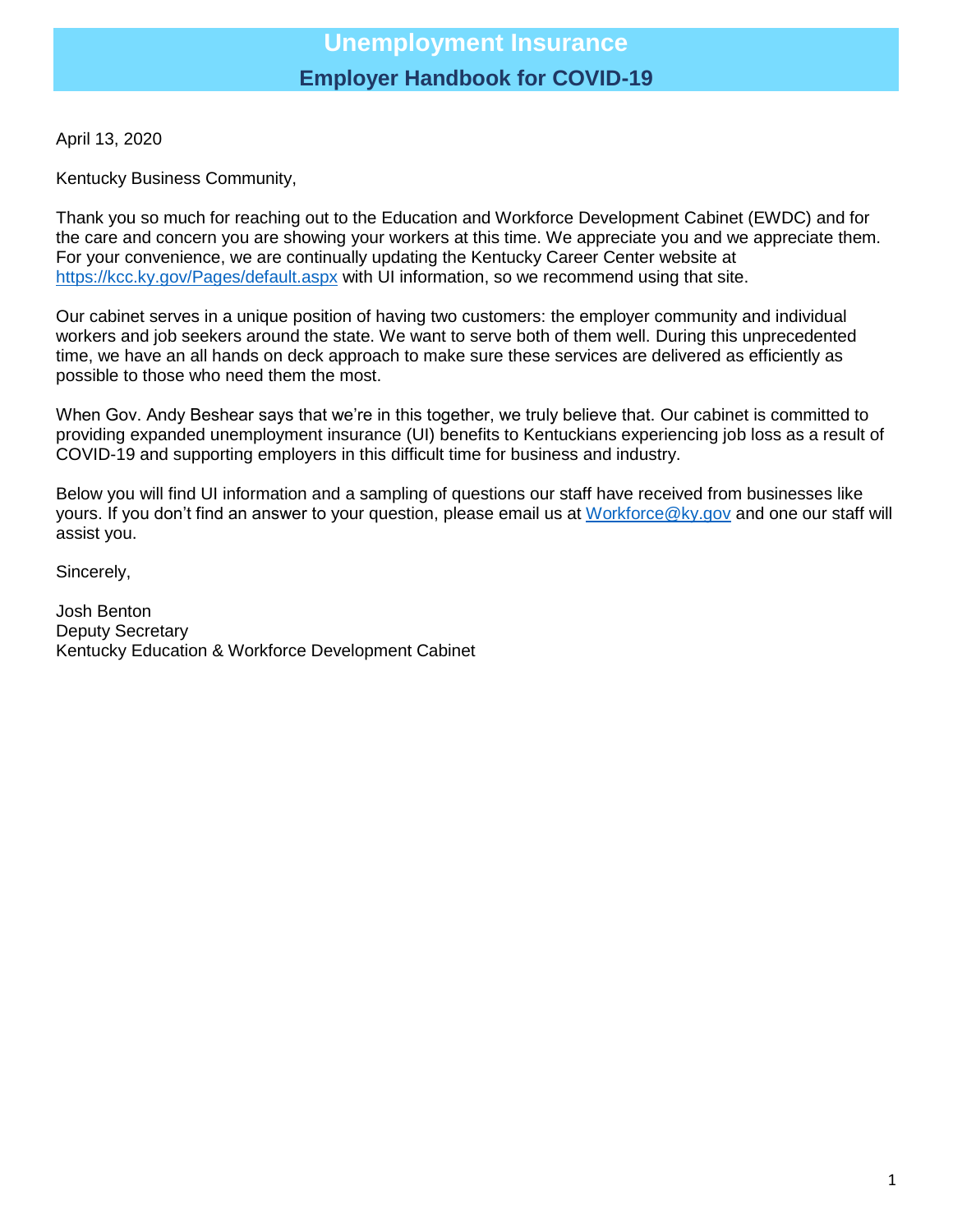### **TABLE OF CONTENTS**

| What policies have been waived or changed?                   | Pages 3-4   |
|--------------------------------------------------------------|-------------|
| Filing or Responding to a Claim, Mass filing through E-Claim | Page 5      |
| Workshare / Reduction of Hours                               | Page 6      |
| <b>Calculating Unemployment Benefits</b>                     | Page 7      |
| <b>Employer Accounts or Employer Costs</b>                   | Page 8      |
| Severance or Supplemental Pay or Benefits                    | Page 8-9    |
| <b>Federal CARES Act</b>                                     | Page 9-10   |
| Furlough vs. Lay-Off vs. Reduction of Hours / Workshare      | Page 10     |
| Who is Eligible?                                             | Pages 10-12 |
| <b>Return to Work</b>                                        | Page 12-13  |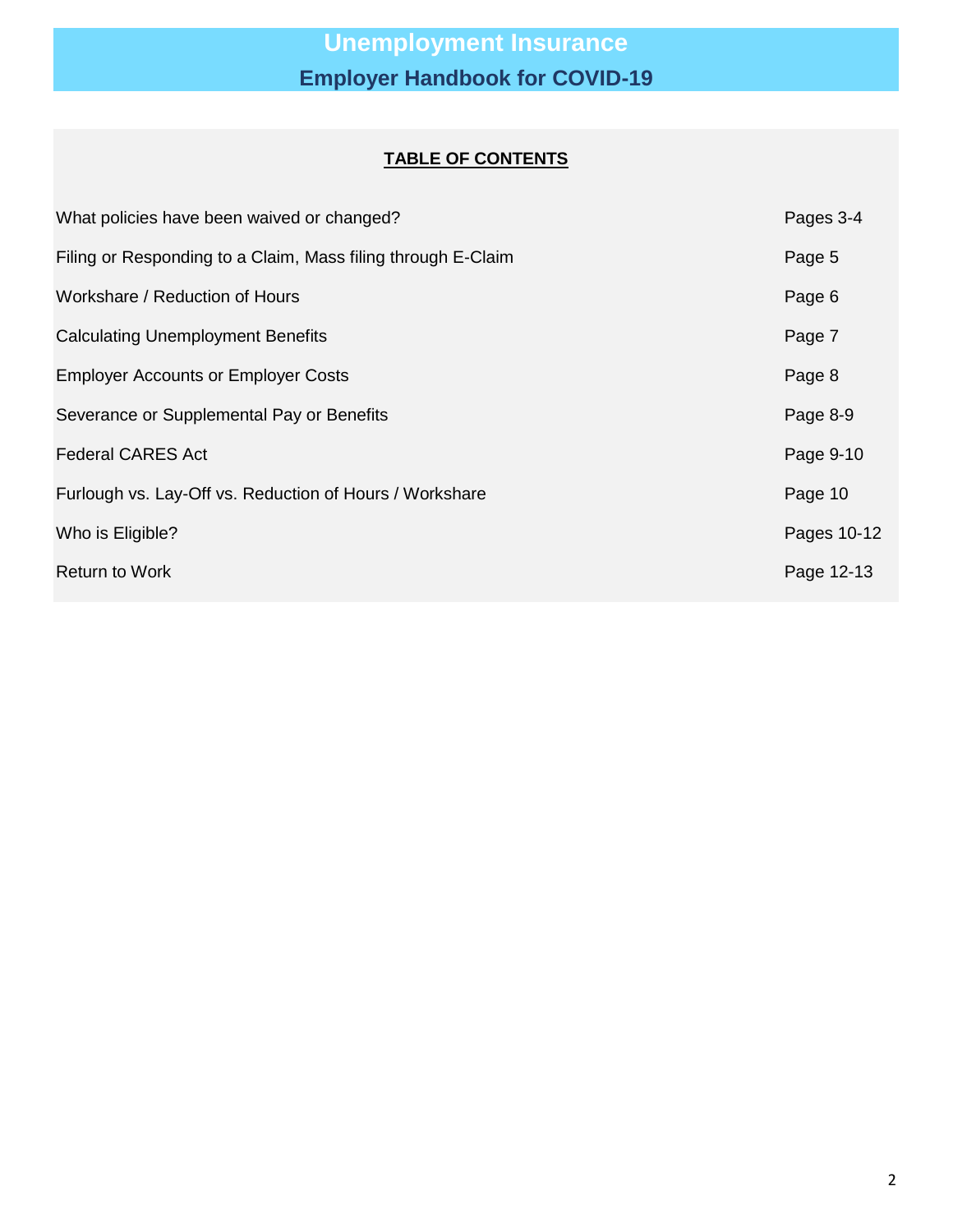## **What policies have been waived or changed?**

### **The following policies have been temporarily waived during the COVID-19 state of emergency for workers who have been laid off.**

#### o **One-week waiting period to file for unemployment insurance**

Under normal circumstances, a person must wait one week before filing for unemployment insurance (UI) benefits. This means that the claimant's first UI check would be for only one week of wages. Now, people who are laid-off because of COVID-19 will receive two weeks of benefits in their first UI payment.

#### o **Able and available to work requirements**

Normally, a laid-off worker must be physically able, available and ready to work to get UI benefits. Currently, workers who have COVID-19; believe they have been exposed to COVID-19 and are self-quarantined; or are caring for a family member affected by COVID-19 do not have to meet this requirement.

#### o **Job-search requirement**

Under the COVID-19 state of emergency, job search requirements are temporarily waived for all UI recipients.

#### o **Suitable work**

Under normal circumstances, someone receiving UI benefits is expected to accept a job that offers comparable wages to his most recent employment and work duties that align with his education level and work experience. That requirement is temporarily waived.

#### o **Good cause provisions**

Kentucky Office of Unemployment Insurance (OUI) officials are making individuals eligible for benefits who left work due to a reasonable risk of exposure to infection (self-quarantine) or to care for a family member affected by the virus.

### **The following changes have been enacted temporarily during the COVID-19 state of emergency for employers and self-employed people.**

#### o **Expanded UI benefits**

Kentucky officials have expanded UI benefits to people who are not typically covered but have been laid off or have seen reduced hours or wages because of COVID-19, including but not limited to self-employed, gig workers, independent contractors, employees of religious institutions/non-profits and childcare workers.

#### o **Mass Layoff Claims**

Smaller businesses can now file a mass layoff for UI benefits for their employees through Electronic Claim (E-Claim). Due to COVID-19, companies with as few as 50 employees that are laying off a minimum of 15 workers can now use this method to file a mass claim on behalf of their employees. Under this option, the laid-off workers will not be required to file individually.

#### o **Reduced employee hours**

The **workshare** program allows employers to avoid laying off employees by reducing employee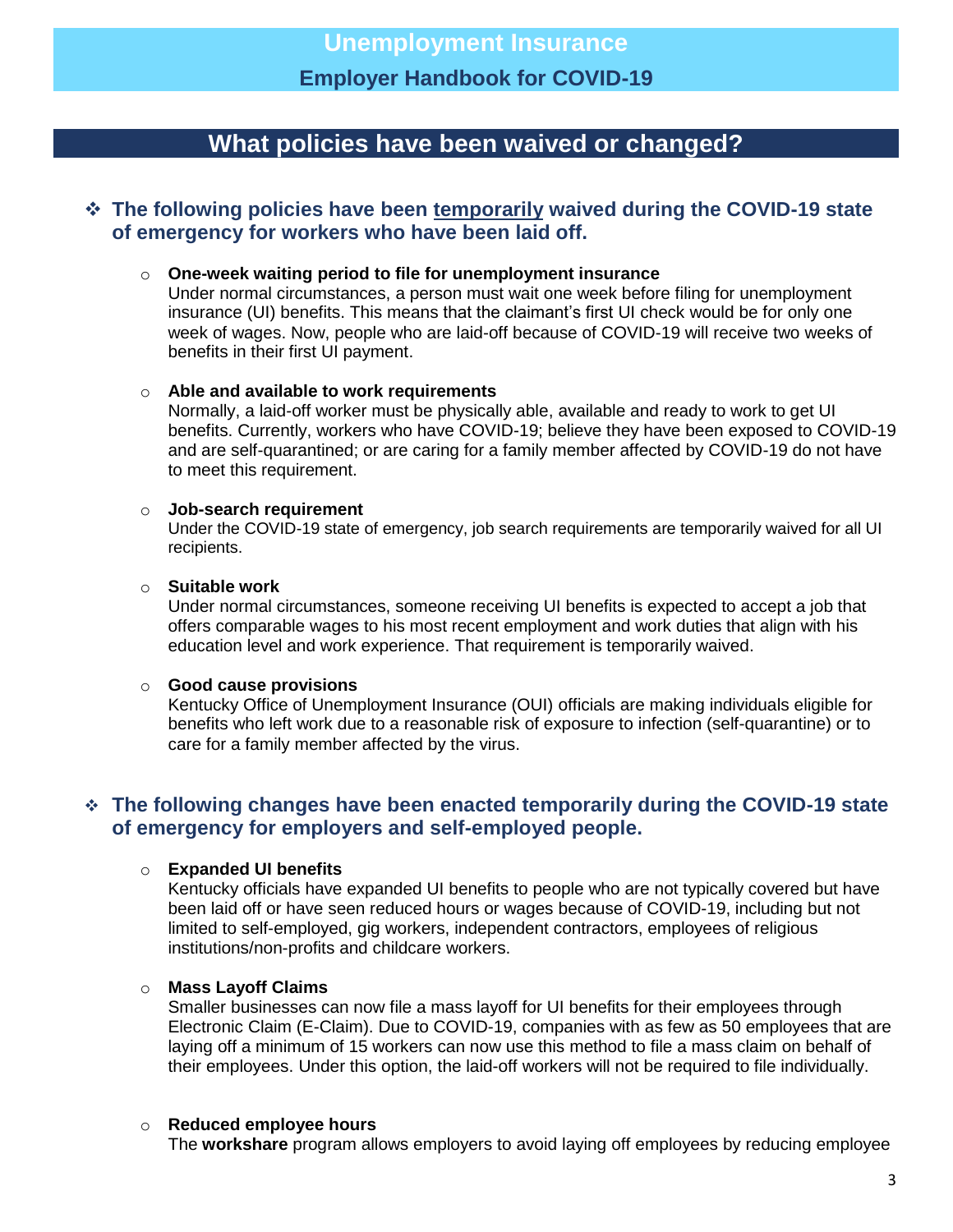hours rather than laying-off. The affected employees receive pay for the hours they work and UI benefits for the remainder of their normal hours. Employees who have not been terminated or separated from employment but have a reduction in work hours or a reduction in pay of more than 10% but less than 60% can participate in the program.

#### o **Employer taxes**

UI claims that are paid during the COVID-19 pandemic will not be charged to employer accounts and future employer tax rates will see a negligible impact to taxes because of COVID-19 UI.

### **CARES Act/Pandemic Unemployment Assistance (PUA)**

- $\circ$  Beginning the week of March 29, 2020, UI recipients will be eligible for an additional payment of \$600.
- o UI duration has been expanded from 26 weeks to 39 weeks.
- $\circ$  Individuals who have exhausted their UI benefits since July 1, 2019, may qualify for an additional 13 weeks of payments.
- $\circ$  In addition to those who do not typically qualify, individuals with limited work history now qualify.

### **Additional Information**

- o Currently, individuals recently made eligible for UI may receive system notifications stating their claim is monetarily invalid or denied. Despite these notifications, their claim is being processed for payment. Claimants will receive notification that their claim is being processed. These individuals do not need to reapply.
- $\circ$  The first two-week payment to individuals will be made automatically. Individuals do not have to start requesting a UI benefit until the second two-week payment. After that, they will request a payment every two weeks.
- o System and application updates are being conducted daily to improve the application process.
- $\circ$  The weekly benefit amount for individuals who do not typically qualify will be their calculated UI amount or \$180, whichever is higher, plus \$600.
- $\circ$  Individuals who are fired or who quit are not eligible for benefits. Please note that the law allows workers to receive benefits if they have a reasonable fear of contracting COVID-19, or they must care for a family member because of COVID-19. HOWEVER, if the employer offers reasonable accommodations or provides a telecommuting option, employees must accept this option. If an employee still refuses to work in that scenario, this will be deemed a quit.
- $\circ$  An individual with a limited work history must prove a connection to the workforce in order to be eligible. Even seasonal employment counts as a connection to the workforce as long as that work was performed at a substantial level (i.e. summer lifeguard, seasonal work at a distribution center, or in retail).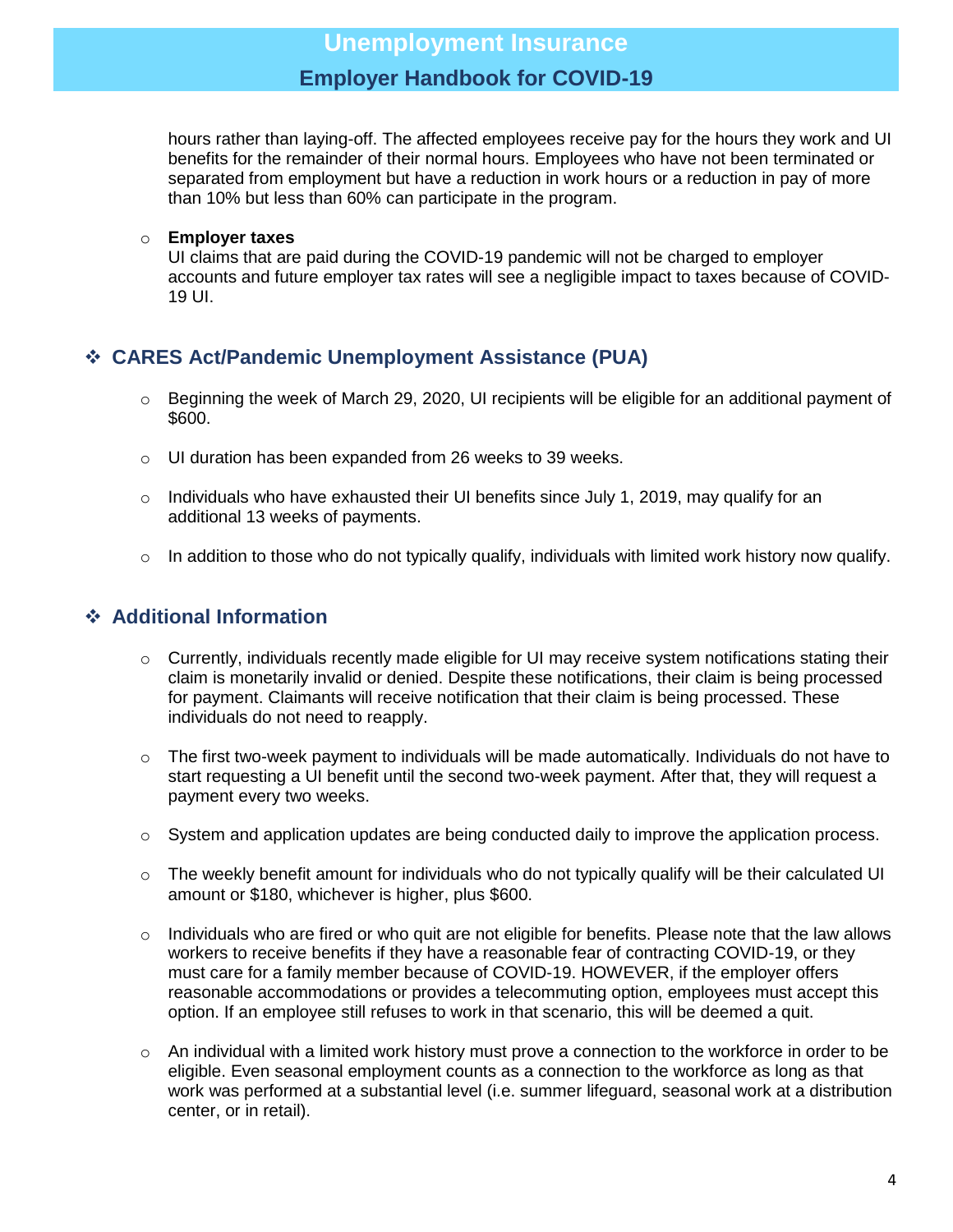## **Filing or Responding to a Claim Mass filing through E-Claim**

### **How do I file a mass claim (E-Claim) for my employees?**

If you employ at least 50 employees in total, and 15 or more employees will be laid off, you are a good candidate for our E-Claim filing process.

You can file on behalf of all employees. OUI will continue to verify unemployment claims with employers, but the individuals being laid off will not file separate claims. The laid-off workers will receive information on their benefits package after the employer files an E-Claim.

To initiate the filing, the employer needs to:

- 1. Download this Excel file [E-Claim Template](https://kydev.my.salesforce.com/sfc/p/t00000004X3h/a/t00000008Nba/RlGFyrMwf2JkTPESejBd.DT_Jh989s32q9ovW1kfF4M)
- 2. Fill out the template
- 3. Draft an email summarizing the details of the layoff, attach the completed template to the email
- 4. Send the email to *Uleclaims@ky.gov* to officially submit it to the Office of Unemployment Insurance (OUI)

#### **Resources**

- **❖** Employer Information E-Claim Guide An overview of the E-Claim process and requirements for employers and claimants
- [Employer Directions Submitting E-Claim File](https://kydev.my.salesforce.com/sfc/p/t00000004X3h/a/t00000008Nbp/ADarcVGwy_OmEvpbta20.c3zD4ITdPBhWWzfuH3bXJM) Instructions to complete the actual E-Claim File using the excel "E-Claim Template"
- **❖** E-Claim Data Error Reporting Steps to take in the event of incorrect data or an E-Claim error
- **❖** [Employer Claimant Directions](https://kydev.my.salesforce.com/sfc/p/t00000004X3h/a/t00000008Nbk/Y78_fwTv1RiwqUI2dfohBWmCgjk0hv_iPTCjFo6aW38) An example of the document the claimant will receive once the E-claim is processed
- ❖ [UI Debit Card Info](https://kydev.my.salesforce.com/sfc/p/t00000004X3h/a/t00000008Nbz/MQpwI.LYo_nLfJ.3MShsiXLjQivDS5wefYQbGb5oZIs) for employees.

If you have any questions, please feel free to contact Mass Electronic Claim for Unemployment Insurance at 502-564-2369 or [UIeclaims@ky.gov.](mailto:UIeclaims@ky.gov)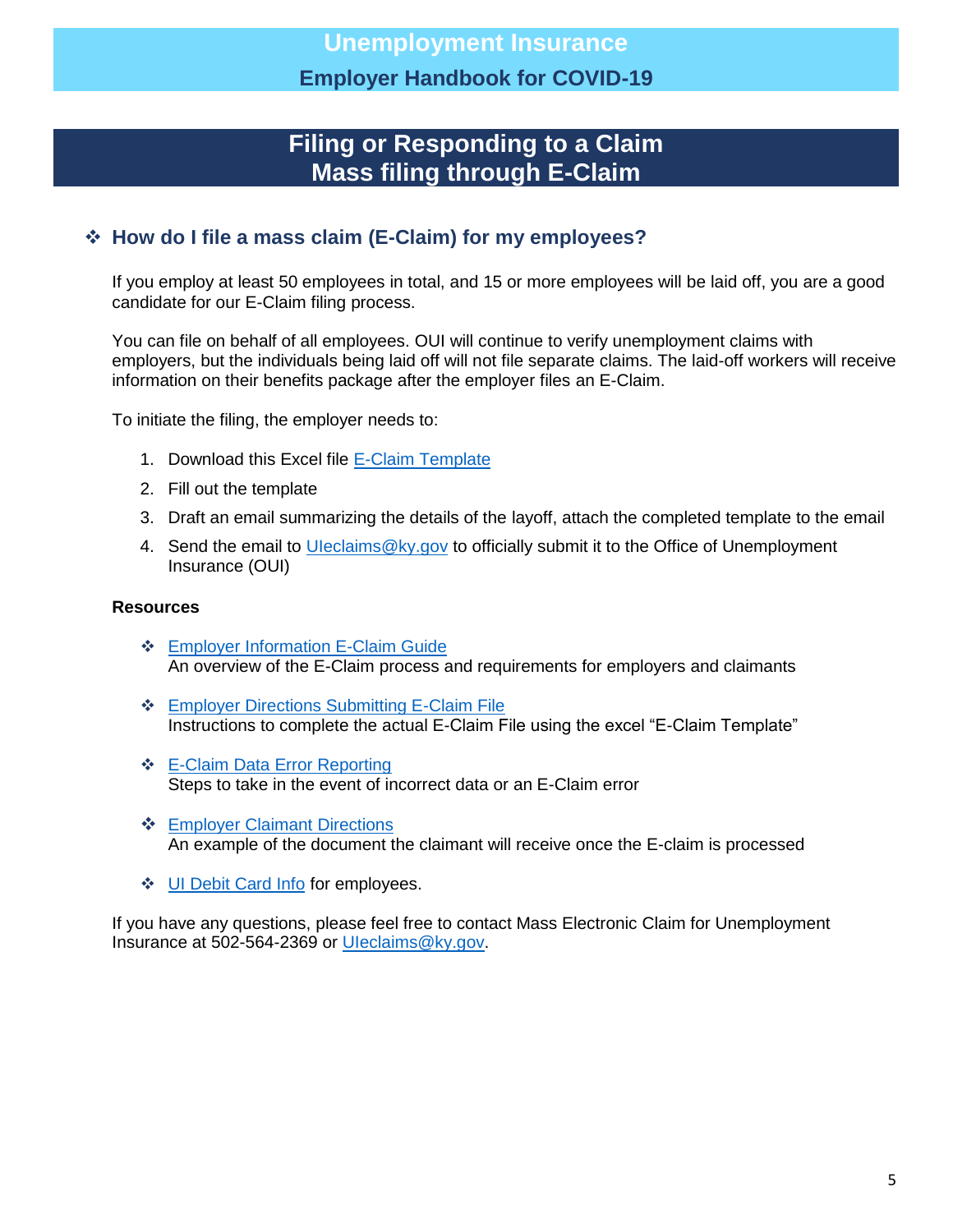## **Workshare or Reduction of Hours**

### **If we continue to employ some full-time employees on a part-time basis, can they be compensated with UI and if so how is that determined?**

Kentucky is allowing UI benefits to be paid to employees who are experiencing a severe shortage in their work hours. Some call this a **workshare program**. This is an option for Kentucky employers to pursue in lieu of a complete layoff. This means that if an employer is trying to keep employees during the pandemic, but it comes at the cost of reduced hours or pay, the employer can participate in a workshare program. With that reduction of hours, it would be a combination of the company paying the individual and the individual receiving UI benefits for their reduced time. Furthermore, employers must continue to provide benefits (health insurance, etc.) if they already provided benefits.

With the workshare option, employees report their gross earnings during the week they are earned and OUI reduces the workers' weekly UI payment by a pro rata portion of their gross earnings reduction.

If the employer qualifies for and is interested in using the workshare option, OUI can process it through our Workshare team, similar to the E-Claim process.

In addition, under the CARES Act, those approved for UI benefits will receive a separate payment each week for \$600 from the federal government. Eligibility for the \$600 payment began the week of March 29, 2020. Claimants enrolled in UI will receive the weekly UI benefit amount for which they qualify plus a separate payment of \$600.

For example, if a claimant qualifies for a UI benefit payment of \$320 per week plus a separate CARES Act payment of \$600, the total monthly amount will be \$920 per week. Under the CARES Act, the \$600 payment is paid 100% by the federal government and will not be charged to employer accounts.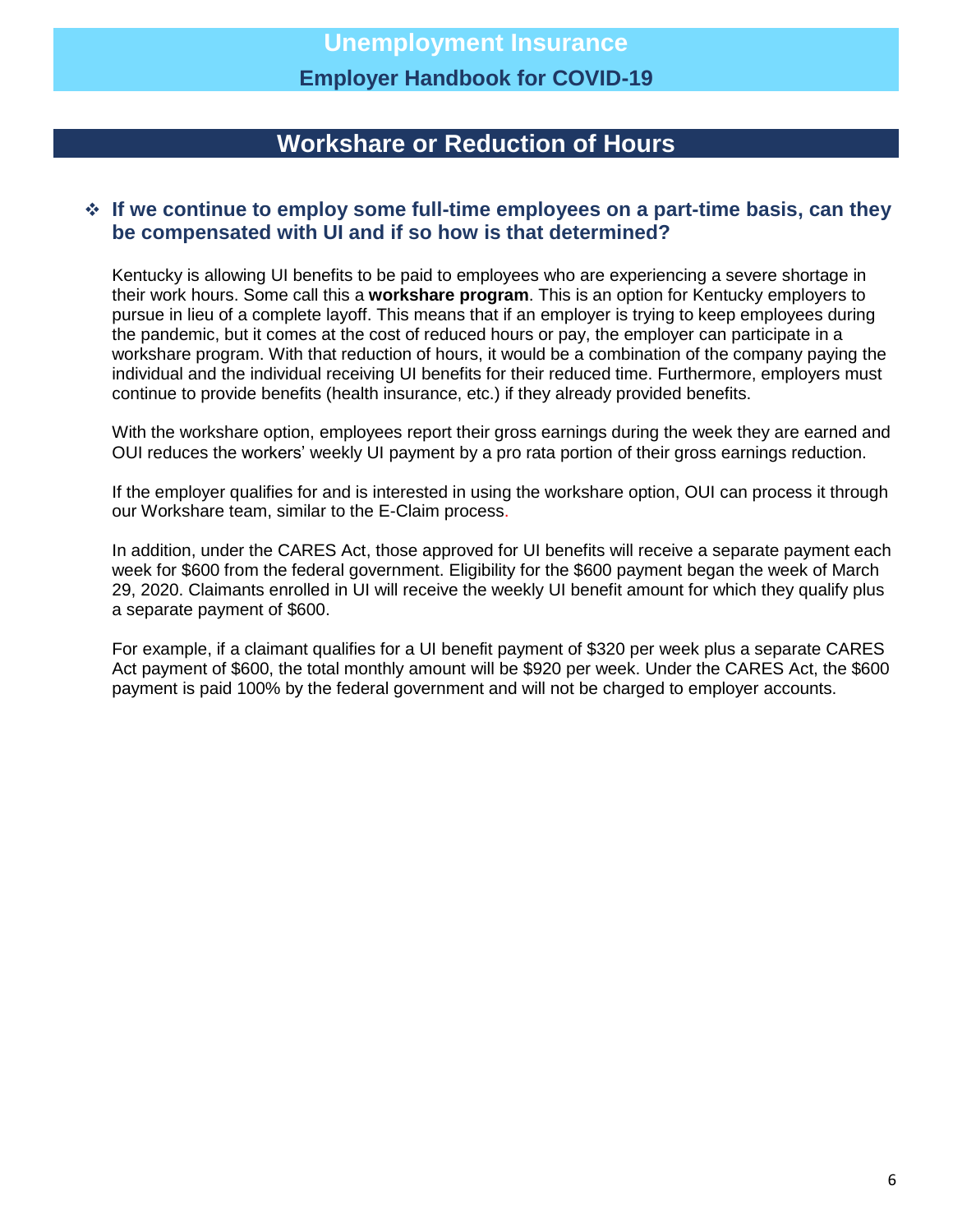## **Calculating Unemployment Benefits**

### **How can we estimate how much an employee will receive in unemployment benefits?**

An employee may estimate his/her weekly benefit amount by going to <http://apps.kcc.ky.gov/career/WuiCalculator.aspx> and following these steps.

- **Enter earnings into the appropriate quarters,**
- Log into account 24 hours after submitting a claim, and
- Go to the Account Summary page to see benefit amount.

**NOTE:** If the claimant has wages from an out-of-state employer or is employed by the federal government, those wages may not be reflected immediately.

The maximum benefit amount that Kentucky pays on an UI claim is \$552 per week. UI weeks run from Sunday to Saturday. A claim is paid in two-week increments but each week is viewed separately.

If a claimant is laid off, he/she would indicate that status when filing a claim for benefits. If the claimant's hours have been reduced, he/she would indicate that during the claim filing. If the employer works the claimant two days between Sunday and Saturday, the claimant would report the earnings during the week the wages were earned, not when the wages were received.

### **Has the weekly maximum unemployment pay increased or the total number of weeks increased during this pandemic?**

The maximum benefit amount that Kentucky pays for UI benefits has not changed. It is \$552 per week.

However, under the CARES Act, those approved for UI benefits will receive an additional \$600 weekly benefit from the federal government. Eligibility for the \$600 payment began the week of March 29, 2020. Claimants enrolled in UI will receive the weekly UI benefit amount for which they qualify plus a separate payment of \$600.

The number of weeks a claimant can receive UI benefits has been expanded from 26 weeks to 39 weeks.

### **We have an employee who lives in Illinois but works at our company in Kentucky. Would this employee draw unemployment benefits through Kentucky or Illinois?**

To receive UI benefits, the employee should file a claim with the UI program in the state where he/she worked.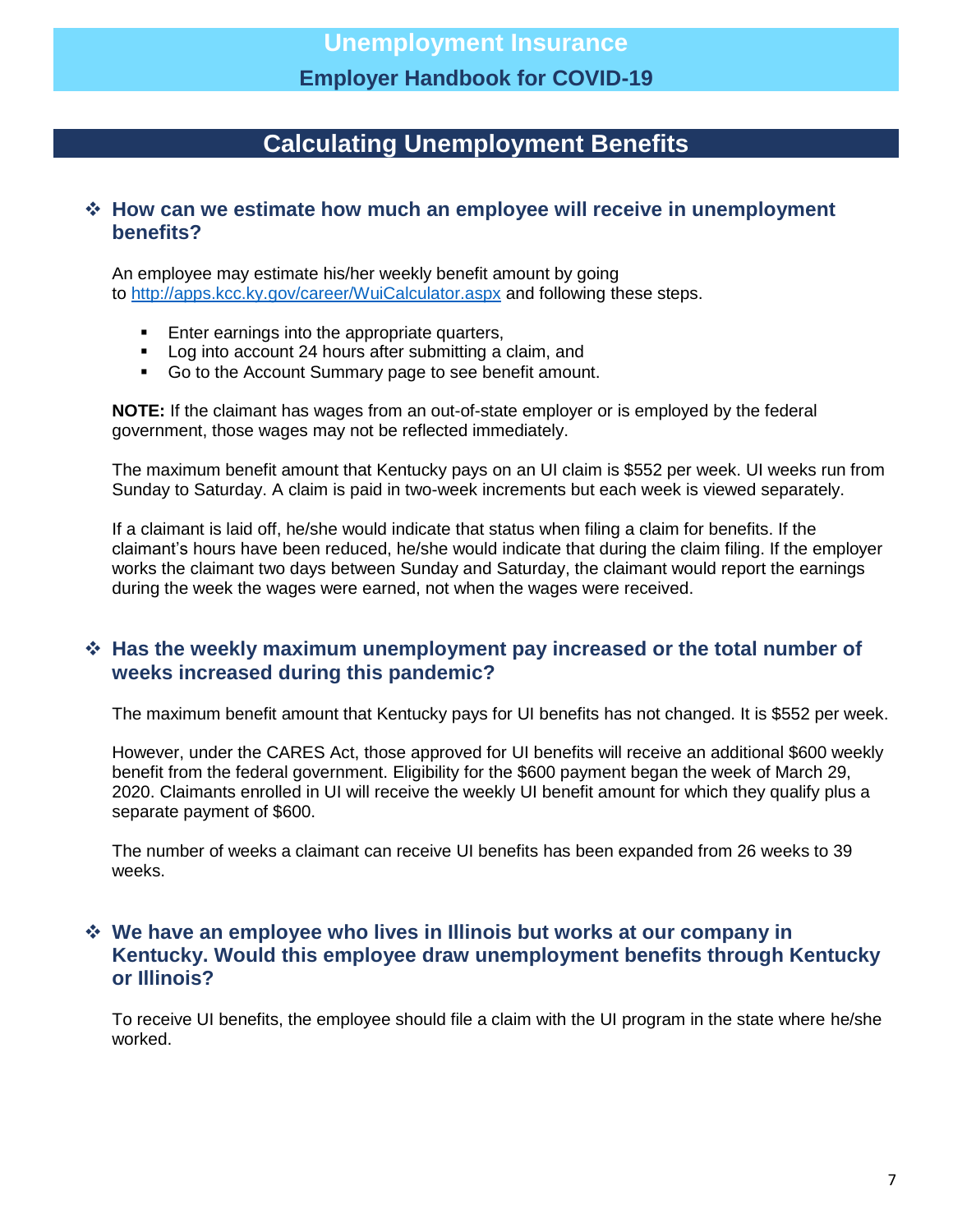## **Employer Accounts or Employer Costs**

### **How does an employee claiming unemployment benefits due to CIVD-19 affect the businesses' employer tax rate? Will unemployment be charged against the employer during this time period? How will the cost for the employer UI be determined?**

During the COVID-19 state of emergency, there have been changes to the employer tax rate, too. Since OUI is considering the coronavirus outbreak's effects as a temporary situation, employer accounts will not be charged for the loss of employee jobs during the state of emergency. UI claims will have, at most, a negligible impact on employer tax rates because of the pandemic.

On the federal side, under the CARES Act, the \$600 payment will be paid 100% by the federal government and will not be charged to employer accounts.

What really impacts the employer tax rate is the health of Kentucky's UI trust fund. The state is taking every measure possible to keep the trust fund healthy and to keep employer tax rates low. The upcoming federal stimulus package will include cash injections into states, which will in turn go in part to UI trust funds and help maintain low tax rates for employers.

## **Severance or Supplemental Pay or Benefits**

 **We will be using supplemental unemployment benefits (SUB) for teammates with a plan to pay hourly teammates 80% (unemployment+ employer SUB pay = 80%) and salary paid 100%.**

**If we did have a temporary shutdown, could we provide those employees affected with a lump sum payment of a portion of their wages and have this not affect their unemployment benefits?**

The way an employer structures the "benefit pay" or "supplemental pay" can affect the UI benefit.

Payment of earned benefit time is considered reportable and deductible income. Whatever the employee's benefit is, the value of the PTO will be deducted and that determines his/her benefit amount. Depending on the value of the earned benefit time, the payment may potentially dramatically reduce the benefit amount.

If the employer shuts down temporarily and decides to pay the employees their normal weekly pay, it is not considered severance pay. This will be viewed and ruled as a full-time employed status and the claimant would not receive benefits.

Some employers are providing supplemental pay. In this situation, the employee is off work temporarily and receives UI benefits, and the employer is paying the employee money to make up for the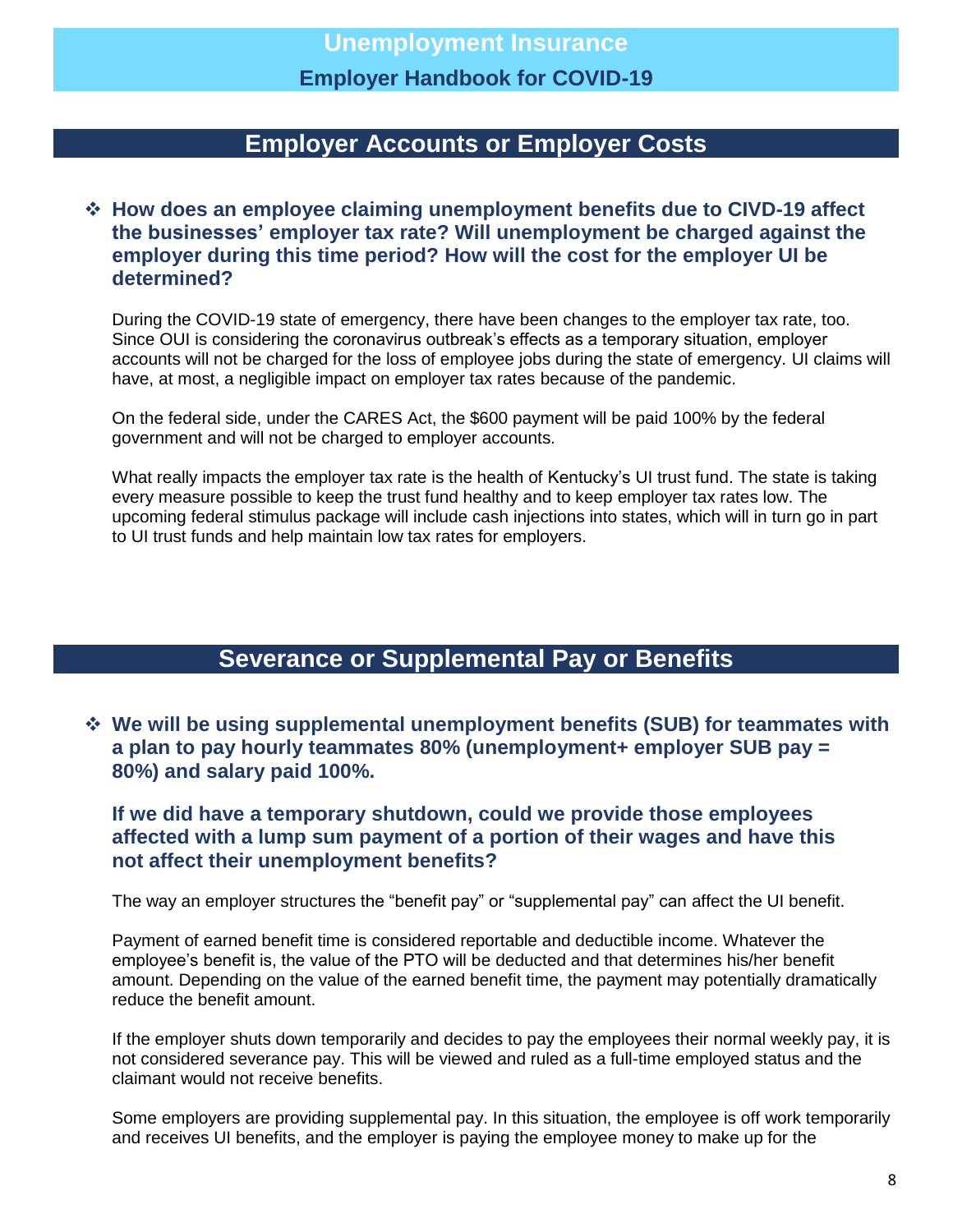employee's lose in income. **If the employer is offering supplemental payments to make up an employee's salary, it is not deductible from unemployment and does not need to be reported.**

### **Can we continue to pay for certain benefits such as health insurance in either case?**

If an employer laid off an employee, then the employee is considered separated from the business. Employers should check with their benefits administrator to determine if they can continue to pay health insurance.

Employers enrolled in a workshare program must continue to provide benefits (health insurance, etc.) if they already provided benefits.

### **If we are laying people off temporarily or furloughing them, do we have to pay out the paid time off (PTO) they have accumulated before they are eligible for UI benefits?**

An employer does not have to pay out PTO if the employee will be returning to work. Payment of earned benefit time is considered reportable and deductible income. Whatever the employee's UI benefit is, the value of the PTO will be deducted and that determines the employee's benefit amount. Depending on the value of the PTO, the payment may potentially dramatically reduce the employee's benefit.

## **Federal CARES Act**

### **How does the additional \$600 weekly benefit from the CARES Act factor into the employee's overall weekly benefit? Will UI payments be increased by \$600 per week and when?**

Under the CARES Act, those approved for UI benefits will receive a separate payment each week for \$600 paid by the state but funded by the federal government. Eligibility for the \$600 payment began the week of March 29, 2020. Claimants enrolled in UI will receive the weekly UI benefit amount for which they qualify plus a separate payment of \$600.

### **Are employees participating in a workshare (or reduction of hours) situation eligible for the additional \$600 weekly benefit from the CARES Act?**

Yes

 **An employee has worked part-time over the past year and typically would not qualify. Can that employee apply?**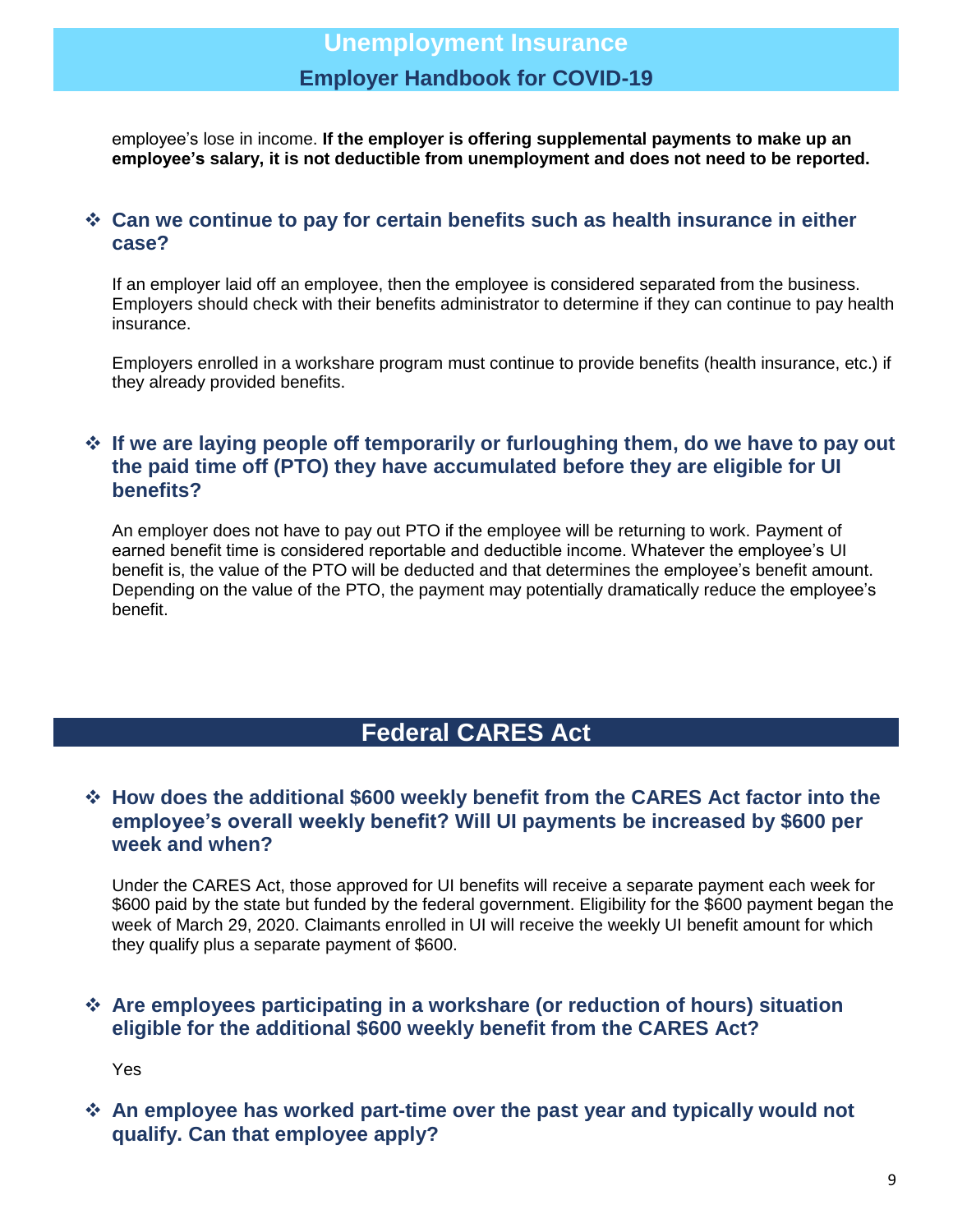Yes. Under the CARES Act those who have worked part-time over the past year will now qualify for Pandemic Unemployment Assistance (PUA). The weekly benefit amount for individuals who do not typically qualify will be their calculated UI amount or \$180, whichever is higher, plus \$600 from the CARES Act.

## **Furlough vs. Lay-Off vs. Reduction of Hours/Workshare**

### **What is the difference between a lay-off, furlough, workshare, and a reduction of hours?**

### **Is there a benefit to placing the employee on a furlough (unpaid leave) versus termination (layoff) with the intention to rehire? Will that impact their unemployment benefit?**

This is up to the employer and the employee.

A furlough, or temporary layoff, is a short time of leave with the anticipation of being hired back -- no hours, no job for a set period of time. A layoff is permanent and there is no return to work option. Workshare is a reduction in hours, you still have a job, you're just not working as many hours or your wages have been reduced.

Kentucky is allowing individuals to file for UI benefits in all three of these situations and they can use the same process to file. Employers with at 50 employees who is laying off 15 or more employees, can use the E-Claim process. Please see the instructions above then send an email to Uleclaims@ky.gov to get that process started.

## **Who is Eligible for Unemployment Insurance Benefits?**

 **I am trying to find information about people who are usually exempt from getting UI benefits but due to the current situation are now eligible. I know that church childcare workers are able to get unemployment now, but what about other positions like substitute teachers or nonprofit workers? If they have been laid off due to the virus are they eligible for benefits. Is there anything that can be done for the self-employed, business owners, contractor, etc.?**

UI has been expanded to those who do not normally qualify. This includes the self-employed, independent contractors, freelance workers, those who work in organizations that don't pay into the UI tax system. For example, a childcare worker whose facility is attached to or located within a church now qualify.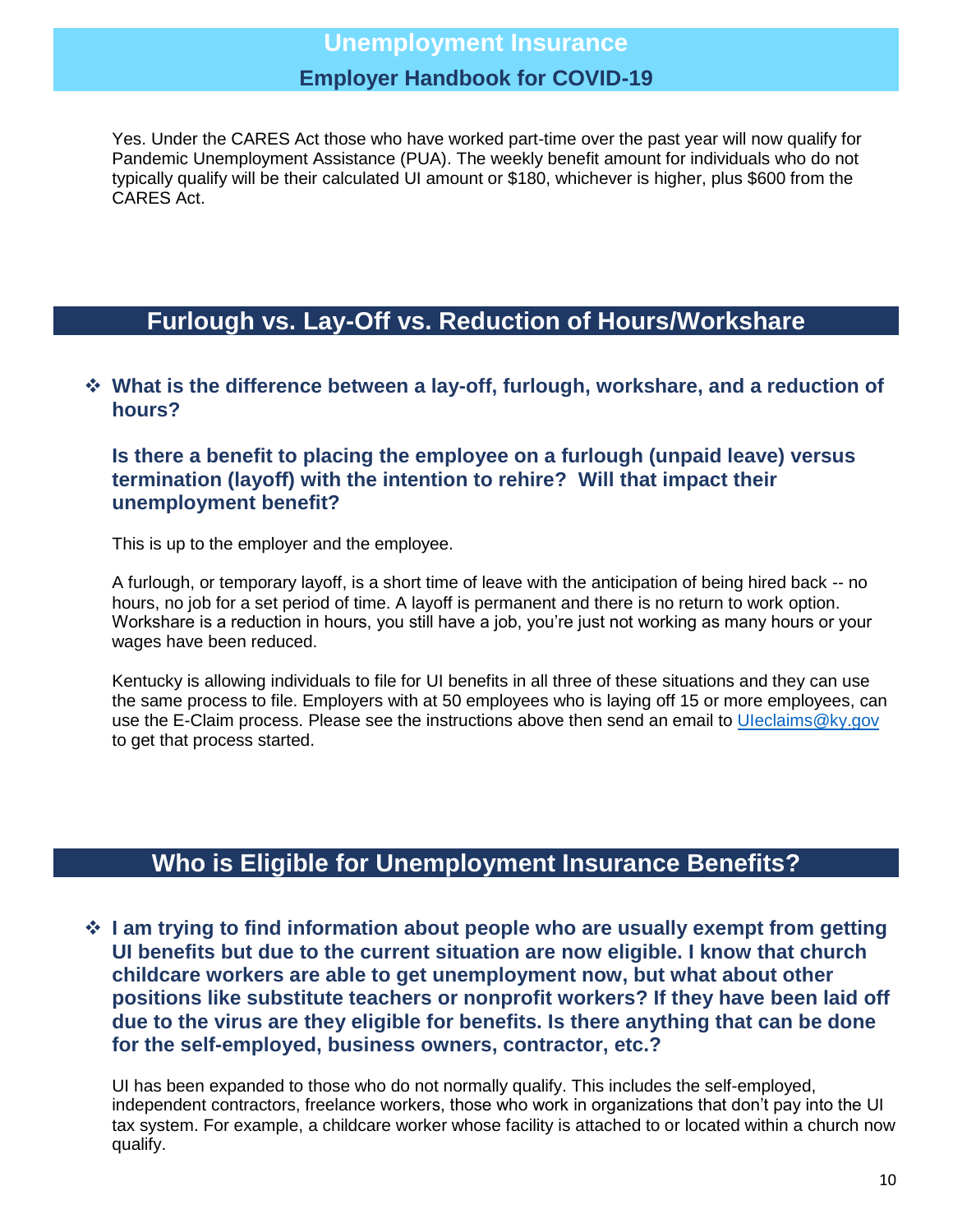It also includes people leaving employment because of COVID-19 due to reasonable risk of exposure (self-quarantine) and caring for a family member affected by COVID-19.

Anyone who is unemployed as a result of the COVID-19 pandemic is encouraged to file an UI claim.

Furthermore, under the CARES Act, those who have worked part-time over the past year will now qualify for UI.

Please note that Kentuckians recently made eligible for UI (independent contractors, gig-economy workers, childcare workers, etc.), may receive messages during the application process stating that they are monetarily invalid or have no claimable wages. The UI system is still being updated to accommodate recent eligibility changes and despite these messages, the employee's claim is being processed. All individuals recently made eligible who have applied for benefits will be notified of their claim status.

### **Would associates who request to stay home for COVID-19 related issues (no childcare, immunocompromised, etc.) be eligible for unemployment?**

Kentucky has increased UI eligibility. Every state has parameters for what constitutes a good reason for receiving UI. Now, leaving one's job in order to self-isolate or to care for ailing family members or a lack of childcare, is a valid, qualifying reason to receive UI. You can list COVID-19 as the reason for the layoff.

Anyone who is unemployed or underemployed as a result of the COVID-19 pandemic is encouraged to file a UI claim.

### **Are associates eligible for unemployment if there is no available work but they still have available PTO to use? Should employees be asked to use PTO time before filing for unemployment?**

This answer, largely depends on employer HR policies and guidance as well as state wage and hour laws. In unemployment insurance eligibility, there is no requirement that employees us PTO before claiming unemployment insurance.

### **An employee is eligible for UI benefits during a two-week quarantine. If they return to work for two-weeks but then they are off again for two-weeks, can they still receive benefits without reapplying and waiting for UI compensation?**

Yes. They will need to re-open their claim.

### **What if an employee refuses to or cannot return to work when recalled, do they still get unemployment?**

Kentucky has increased UI eligibility. Every state has parameters for what constitutes a good reason for receiving UI. Currently, leaving one's job in order to self-isolate or to care for ailing family members is a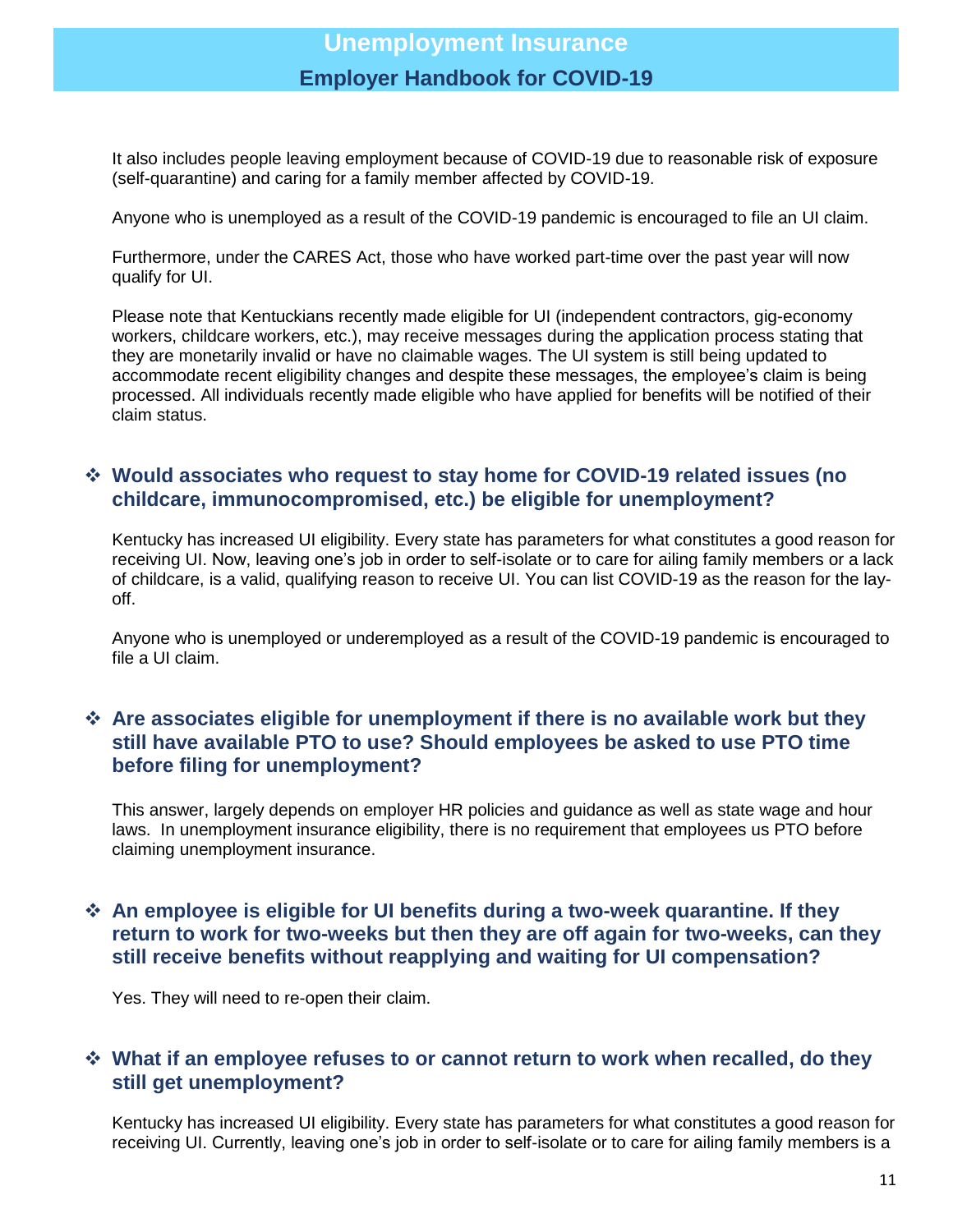valid, qualifying reason to receive UI. If the employer offers reasonable accommodations or the opportunity to telecommute, then the employee must continue to work if work is offered.

The employee will continue to draw benefits until the employer begins operations. If the employer recalls employees and an employee refuses to return to work then one of two possibilities occurs: First, if the state of emergency is lifted, then the employee must return to work. Second, if the employer recalls employees, but has made reasonable accommodations to protect against COVID-19, then the employee must return to work.

### **If an employee is receiving a weekly TTD payment due to a workers' comp injury, is the employee eligible to receive UI?**

No. An employee cannot receive both Kentucky workers' compensation and UI benefits at the same time.

### **If we ask employees to take one or two weeks of unpaid leave sometime during the balance of the year, can the employees file for unemployment for the one or two weeks that are unpaid?**

Yes, a furlough is a short time of leave with the anticipation of being hired back. A layoff is permanent and there is no return to work option. Kentucky is allowing individuals to file for UI benefits in both situations.

### **What about individuals who were unemployed before the declaration of the COVID-19 pandemic? Can they apply for benefits? Is there an extension for those who have exhausted a claim and aren't eligible to file a new one?**

The recently approved federal CARES Act has extended the number of weeks from 26 to 39.

Individuals who have exhausted their UI benefits since July 1, 2019, may qualify for an additional 13 weeks of payments. If eligible, this extension is automatic. Individuals do not need to file a new claim.

## **Return to Work**

### **When we are ready for the employee to return to work, how does that process work?**

Employees can continue to draw benefits until an employer begins operations. However, if employees filed a claim and reported a date that they will return to work, they you will need to contact the UI Help Line to adjust/correct that information at 502-564-2900.